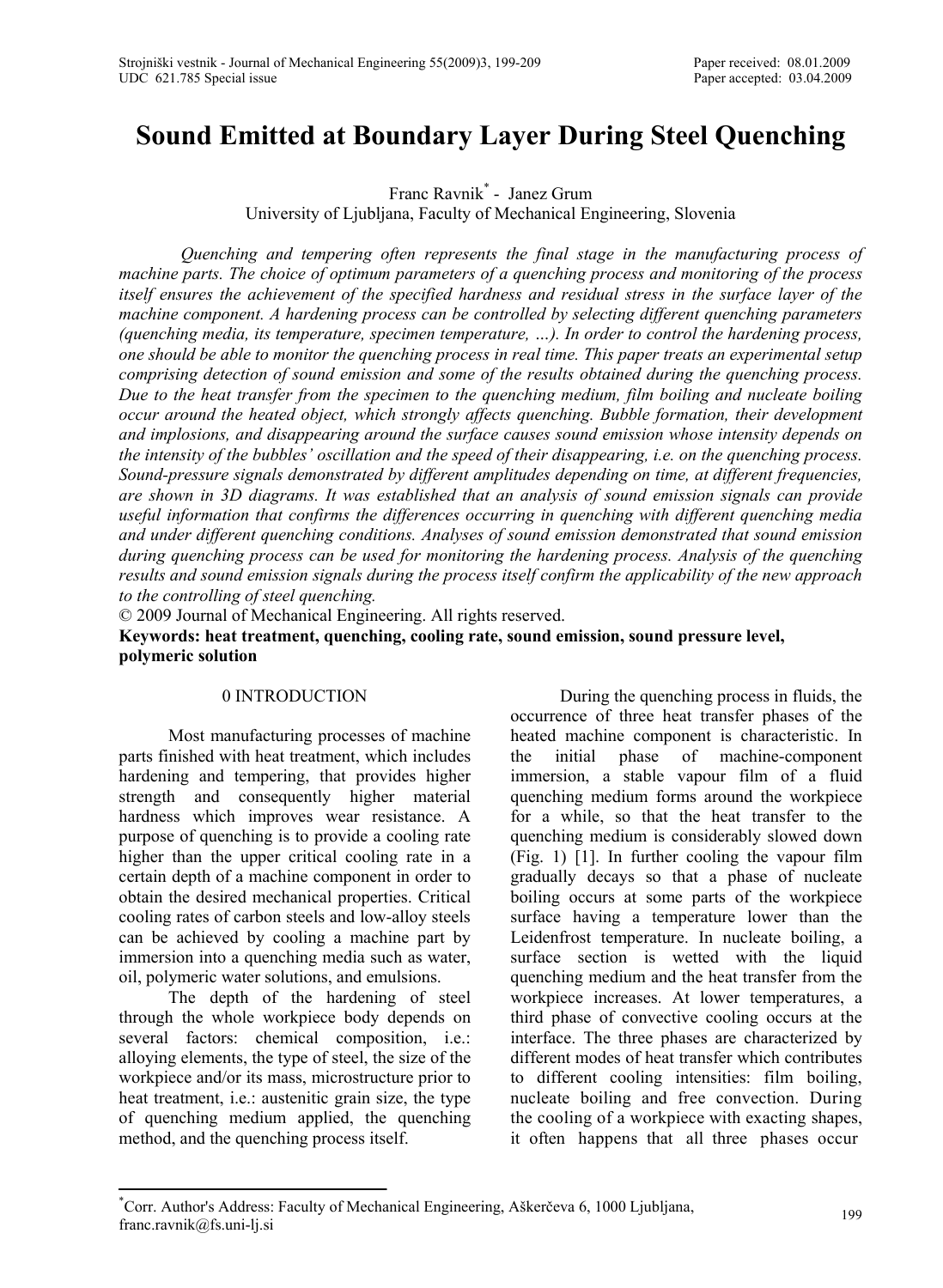

Fig. 1. *Nukiyama boiling curve and different stages of boiling (heat transfer)*

simultaneously on different workpiece surface areas: vapour blanket stage (1), nucleate boiling stage (2) and convective heat transfer stage (3) as shown in Fig. 2, which, however, produces considerable internal stresses during quenching and also an explicit influence on microstructural stresses leading to distortion and residual stresses, or even to distortion, residual stresses and cracking of the workpiece. Therefore, a distribution of heat transfer coefficient is an important parameter for the distortion of the whole part [2]. Consequently, the control of the wetting behaviour of the workpiece is essential for the control of the quenching process. Steel quenching starts at the austenitizing temperature of a given steel (over 800  $^{\circ}$ C), the quenching process in fluid quenching media always being accompanied by an evaporation phase of the quenching agent in contact with the workpiece surface, since a boiling point  $((T_{vb})$  of most of quenching media ranges between 100 and 300 °C at normal pressure [10].

The vapour bubble process formation, their oscilation and disappearing in the liquid are connected with noise generation, which is strongest at the transition between film boiling and nucleate boiling of the quenching medium. Detection of emitted sound signals and their analysis can therefore provide useful information on the quenching process [3].

Leighton [11] studied sound generated by bubbles in the water, under different thermal conditions and at different pressures. The Minnaert model of



Fig. 2. *A) cooling stages on the specimen's surface B) Temporal course of the surface temperature during quenching* 

bubble formation frequency during immersion quenching of the workpiece indicates a relation between a bubble size and the frequency of bubble formation (Fig. 3). In the initial phase of nucleate boiling, bubbles of smaller diameters are formed and their frequency is higher, and vice versa when nucleate boiling of the quenching medium is nearing its end. Such conditions can be achieved during quenching in water and in polymeric water solutions of different concentrations.

Consequently, a measuring setup is adapted to the expected frequency of sound phenomena. Thus it should be known which frequencies of bubble formation and decay occur predominantly in the range of hearing and which slightly is below this threshold [5, 6].

Generation of sound depends on the temperature gradient occurring at the workpiece surface and the momentary temperature of the quenching medium. Thus it is possible that a sound signal detected with a hydrophone during the quenching process follows the Minnaert model of bubbles and sound signals formation in the quenching medium (Fig. 3).

The conditions at which the signals were detected should be monitored with temperature measurement on the specimen during the quenching process. The phenomena occurring at the workpiece/medium interface should then be logically interrelated in film boiling, including additional sound effects due to material failure [4].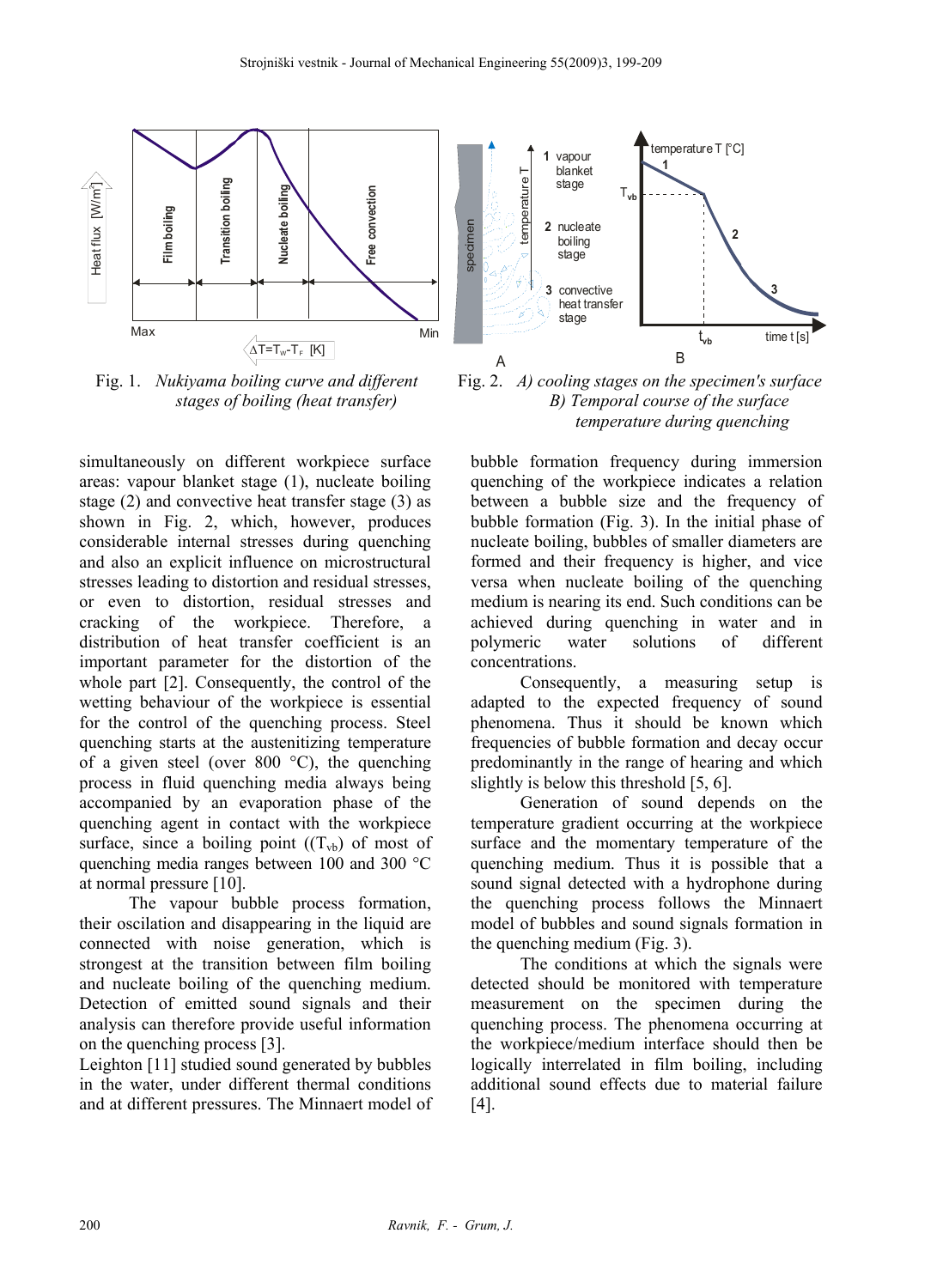

Fig. 3. *Expected frequency range depends on the size of the bubble and immersion depth*

## 1 EXPERIMENTAL PROCEDURE

Because of the influence of the workpiece surface temperature on the occurrence of film boiling and nucleate boiling, an experimental procedure was elaborated for temperature monitoring in the cylindrical specimens and online detection of sound signals in the entire temperature range of the quenching process.

#### **1.1 Experimental Setup**

Figure 4 shows the experimental setup for detecting sound signals during quenching. It comprises a vertically adjustable hydrophone carrier providing a stable position perpendicular to the specimen surface, and a small wire basket enabling fast and simple putting of a specimen in a stable position to provide quenching free of additional heat removal. The entire equipment is immersed in a container having the form of a glass aquarium filled with the quenching medium. A preliminary test showed that a 6 mm thick soft rubber lining, which considerably reduces reflection of sound waves from the container walls, considerably reduces noise.

The experimental setup for detecting sound signals in wetting processes is to be independent from the quenching medium type used and of the quenching mode. Although the quenching process takes some seconds or even up to several minutes, the experimental system should register individual events sensed up to 0.1 second or less [7].

Minnaert's frequency of oscillation bubble:

$$
\omega_M = \frac{1}{R} \sqrt{\frac{3\chi p_0}{\rho}}
$$

where:  $p_0$  [N/m<sup>2</sup>].. is hydrostatic pressure of the liquid around the bubble in conditions of static equilibrium, χ............... polytrophic coefficient, *R* [m] ....... radius of the bubble in the equilibrium and

 $\rho$  [kg/m<sup>3</sup>]. the density of the liquid

The designed experimental setup comprises two independent setups, i.e.:

- a setup for monitoring the temperatures at the surface and in the core during the quenching and monitoring of the medium temperature itself;
- a setup for detection and processing of the sound pressure level  $(L_n)$ of emitted noise.

The measuring setup for detection and processing of sound signals comprises:

- A hydrophone, B&K type 8103, suitable for laboratory and industrial applications. Its high sensibility permits sound capturing in liquids in frequency ranges from 0.1 Hz to 180 kHz, in a wide range of working temperatures.
- A multi-channel measuring amplifier/preamplifier, B&K type 2636.
- A two-channel Sound Blaster card, CREATIVE type Live 24 Bit external. Analogous/digital transformation of the signal captured permits 16- or 24-bit resolution and sampling rate up to 96 kHz.
- Sofware: "SpectraLAB" FFT Special Analysis System, Version 4.32.14, a product of Sound Technology Inc. USA. The program package is specially designed for detection, recording and processing of sound signals in its original and digitized form, which permits subsequent evaluation and monitoring of events in the specimen during quenching.
- An IBM notebook with Intel ® Pentium ® M Processor 1.6 MHz, and 760 MB RAM. Operating system: MS Windows XP Professional 2002.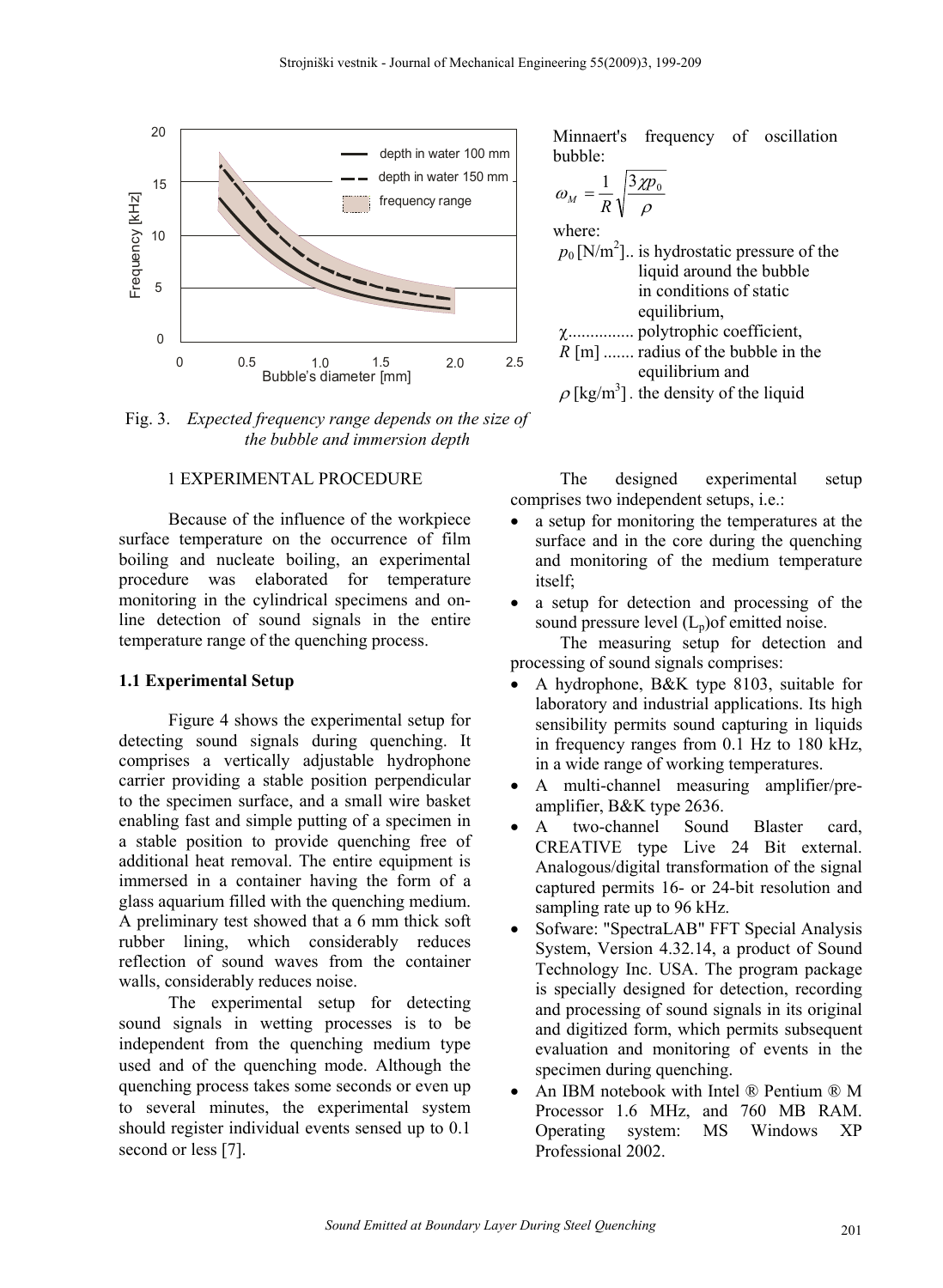

Fig. 4. *Experimental setup for the measurement of temperature and emitted sound during quenching* 

In addition to sound emission, temperature variations at the specimen surface  $(T_w)$  and in the core and quenching-medium temperatures  $(T_F)$ prior to, during and after quenching were also monitored. Each of the ten specimens was equipped with two thermocouples. The first one was in the first third of the height from the top, 2 mm below the cylinder surface, and the second one in the second third of the height, in the core centre, i.e. in the specimen axis. The measuring setup for monitoring temperature variations at the specimen surface and in the specimen core comprised:

- thermocouples mounted at the surface and in the core for measuring temperature variations during quenching;
- National Instruments SCIXI 16-bit USB I/O platform for signal processing. It enables detection of temperature signals with a 16-bit resolution and sampling rate of 200 kHz.
- Lab VIEW Software for monitoring timedependent temperature and signal processing.

Within the experimental setup for temperature measurements in the specimen, the temperature of the quenching medium prior to, during, and after quenching was also measured, using a model 30 digital thermometer, a product of Macken Instruments Inc.

## **1.2 Specimen Material and Size**

The specimens were made of low-alloy Cr-Mo heat-treatment steel (EN - 42CrMo4) which shows high hardness after heat treatment it, i.e. even up to 57 HRC. It is characterized by good through-hardening and high strength after heat treatment [10]. It is widely used in the production of statically and dynamically loaded components of vehicles, motors, and machine components with a large cross section. Its chemical composition and mechanical properties are given in Table 1.

## **Specimen form**

Test specimens had a cylinder form with diameters of 45 and 53.5 mm and a height that provides equal mass, i.e. 0.92 kg. A ratio between the specimen volume and area was taken into account, because it affects the cooling rate with the same specimen mass. Table 2 shows two different cylindrical specimens (type A and B) with different P/V ratios.

Element  $C$   $Si<sub>max</sub>$  Mn  $P<sub>max</sub>$  S<sub>max</sub> Cr Mo  $[weight \%]$   $[0.38 - 0.45]$   $[0.40$   $[0.60 - 0.90]$   $[0.035$   $[0.035]$   $[0.90 - 1.20]$   $[0.15 - 0.30]$ Recommended heat treatment by hardening: Austenitization temperature of 820 to 850, 830 to 860°C quenching in water or oil.

Table 1. *Chemical composition and recommended heat treatment for hardening 42CrMo4 steel* 

| Table 2. Cylindrical specimen forms and different sizes |             |                 |        |                  |               |      |  |  |  |  |
|---------------------------------------------------------|-------------|-----------------|--------|------------------|---------------|------|--|--|--|--|
| Spec.                                                   | Diameter    | Length          | Mass   | Area             | Volume        | P/V  |  |  |  |  |
| type                                                    | [mm]        | mm <sup>1</sup> | M [kg] | $P \text{[cm}^2$ | $\sim$ $\sim$ | --   |  |  |  |  |
|                                                         | $\phi$ 45.0 | 75.0            | 0.92   | 138              | 119           | 1.16 |  |  |  |  |
|                                                         |             | 53.5            | 0.92   | 132              | 119           |      |  |  |  |  |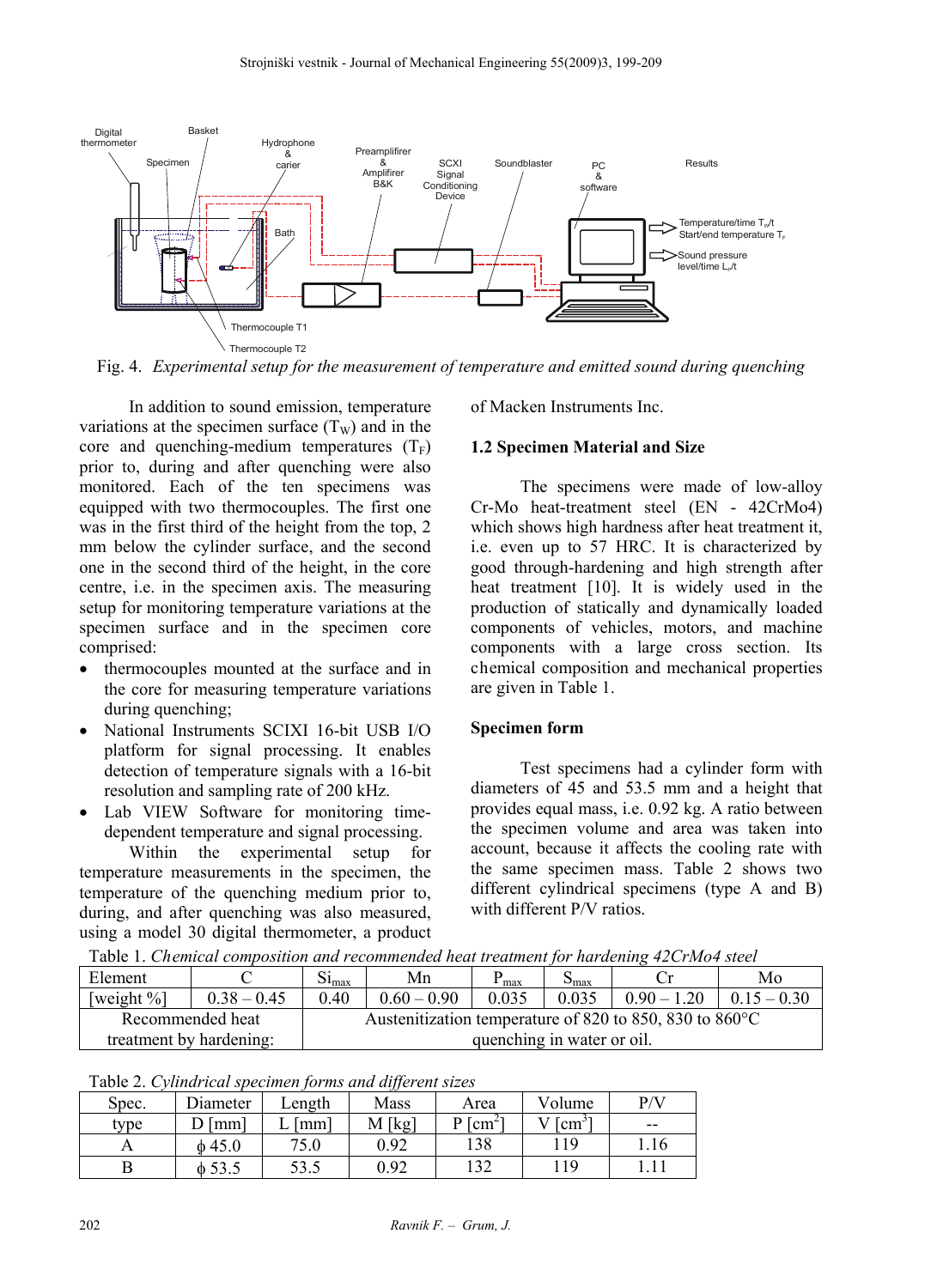|                              | Ratio                   |                   |                        |  |  |  |
|------------------------------|-------------------------|-------------------|------------------------|--|--|--|
| <b>Quenching medium</b>      | Water $\lceil\% \rceil$ | Aquatensid BW [%] | "Olmakal Rapid 90" [%] |  |  |  |
| Pure water                   | ഥറ                      |                   |                        |  |  |  |
| 5% polymeric water solution  |                         |                   |                        |  |  |  |
| 10% polymeric water solution |                         |                   |                        |  |  |  |
| 15% polymeric water solution |                         |                   |                        |  |  |  |
| "Olmakal Rapid 90" oil       |                         |                   |                        |  |  |  |

Table 3. *Quenching medium* 

## **1.3 Quenching Medium**

For the steel chosen, an adequate quenching medium and a suitable quenching mode ensuring a cooling rate slightly higher than the critical one should be used [8]. Thus the required through-specimen hardness and strength can be obtained, and internal stresses can be optimized in the specimen during quenching and distortion with residual stresses as a result of quenching. Five types of quenching media were chosen for heat treatment of steel 42CrMo4; they are given in Table 3.

A cold specimen was introduced in the furnace preheated to a temperature of approx. 600 °C. Then progressive heating of the specimen to the austenitizing temperature, i.e. 850 °C, followed. When the temperature stabilized, the specimen was quickly moved to a quenching bath to be quenched in the different quenching media.

During the experiment, the specimen was fixed in a stable position to ensure identical quenching conditions for all the specimens and to reduce noise that could be generated due to stirring of the quenching medium. The initial quenching-medium temperature amounted to 18 °C, whereas the final temperature varied due to the different specific heat of the quenching media. It was lowest within pure water and highest within oil. The volume of the quenching medium in the container was constant, i.e. 14 l.

Two program packages, *"SpectraLAB"* for sound-signal processing and *"Temperature"* program for temperature-signal processing on the LabView platform, were running simultaneously on the IBM notebook. The captured sound signals were subsequently evaluated with the same program package, and the temperature signals with MS EXCEL.

## 2 RESULTS

The results of the sound pressure spectrum analysis of are given in diagrams showing the varying sound pressure  $L<sub>p</sub>$  in dependence of frequency and time.

A typical raw sound signal captured during quenching, recorded from the hydrophone in the quenching media, is presented in Figure 5. The amplitude ratio between maximum level at the start of the quenching process and background noise level at the very end of the process is sufficient to identify different stages of the quenching process.



Fig. 5. *Typical sound pressure signal*

## **2.1 Frequency Analysis of Sound Generated by the Quenching Process**

A spectrogram is a time record of sound signals, in which frequency is seen as the ordinate value at and signal intensity as colour intensity: cold blue colour - low intensity; hot - red colour – strong intensity.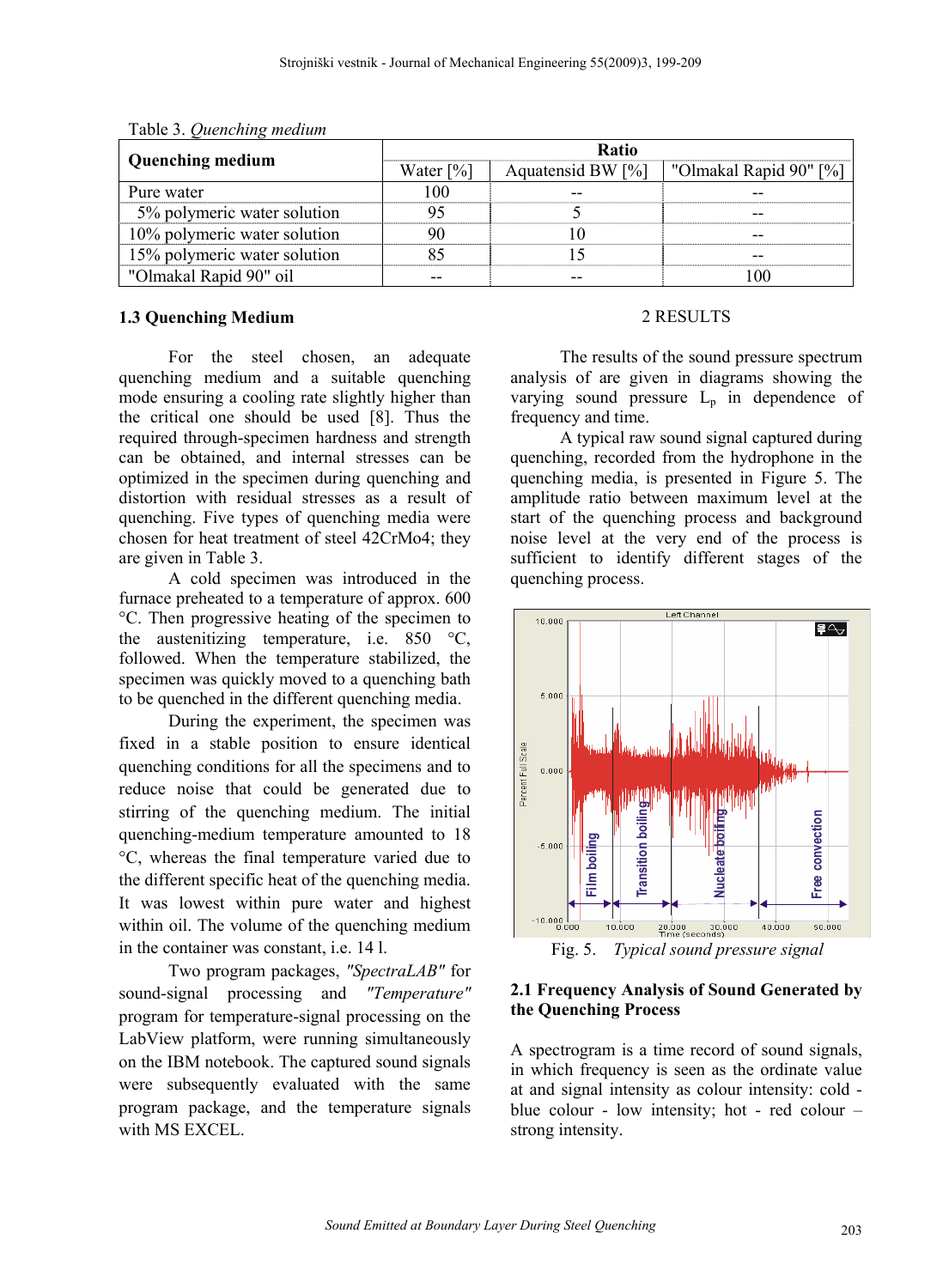

 after quenching in pure water after quenching in"Olmakal Rapid 90" oil Fig. 6. *Acoustic signal obtained in quenching of a* φ *45 mm specimen of in pure water and "Olmakal Rapid 90" oil* 

The spectrogram of the quenching process shows the presence of low frequencies at the beginning of the process, i.e. in the first 10 seconds, when water is used as the quenching medium. Intense sound pulses occur due to the formation and decay of the vapour film and some other mechanisms, i.e. vapour film oscillation, cracking of the sample, etc. Their frequencies are gradually reduced due to the cooling rate decrease.

The analysis of the sound spectrum obtained during quenching comprises the emitted sound pressure level. It provides detailed information on individual events in the quenching medium used. Figure 6 shows two records of sound pressure level signals detected with the hydrophone and shown in the spectrogram, giving the frequency of events during nucleate boiling. Although the signal of the  $\phi$  45 mm specimen quenched in pure water (Figs. 6 a and b) and the one quenched in the "Olmakal Rapid 90" oil (Figs. 6 c and d) differ considerably, the following may be concluded:

- The beginning of quenching is described by the signals of various frequencies which differ in their amplitude from the environmental noise (Fig. 6 a and b, point 1);
- The end of quenching is described by the signal of an intensity comparable to that of the environmental noise, which means that the number and intensity of the signals with regard to the frequency and their intensity reduces. (Fig. 6 a and c, point 2);
- The process is the duration between the beginning and the end of quenching where the average cooling rate can be established (Fig. 6 a and c, area 3);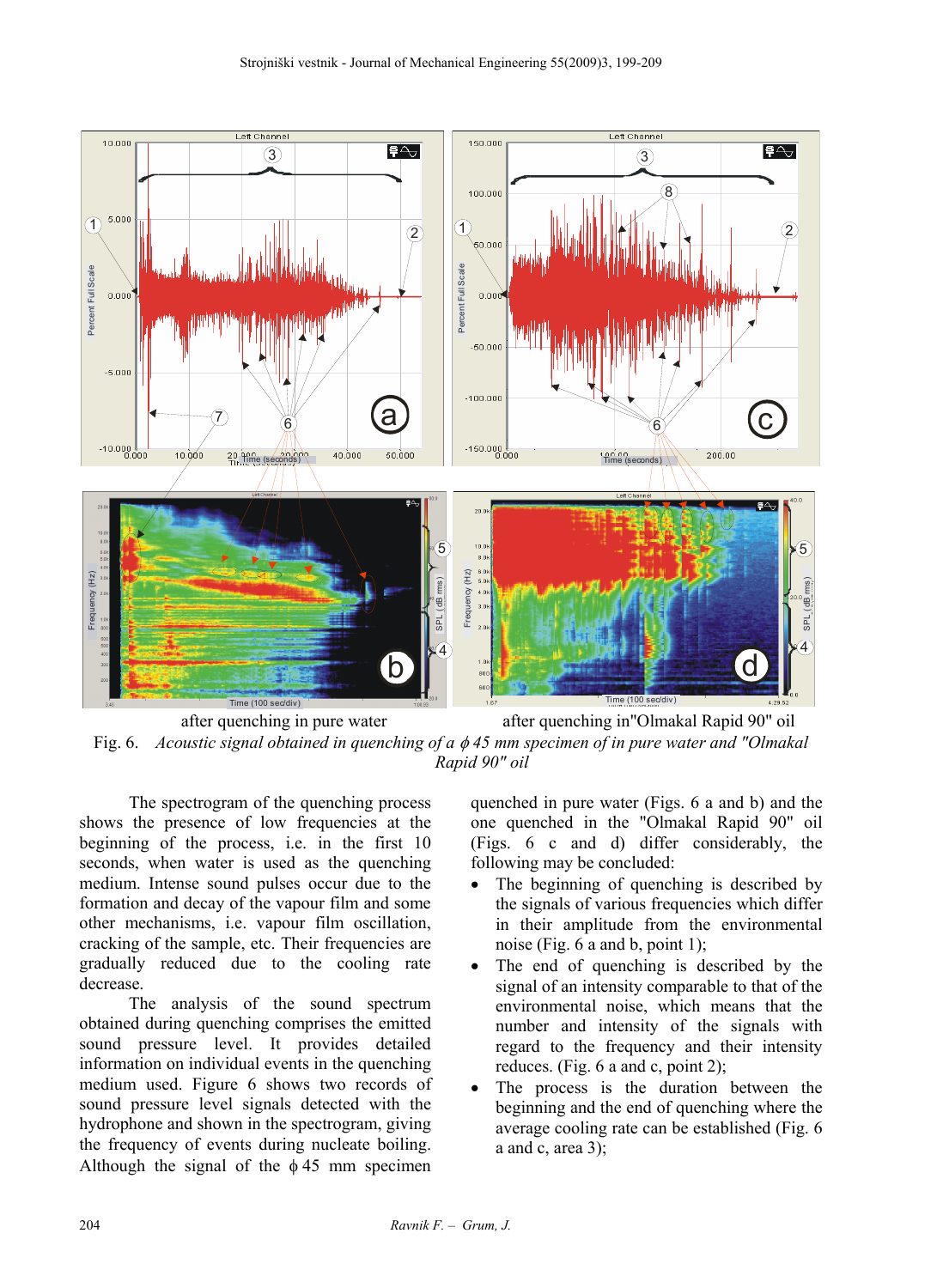- Spectrograms of sound signals, obtained with the hydrophone, were analysed. Two characteristic areas can be determined:
	- an area of lower frequencies, i.e. up 1 kHz in water quenching, and up to 2 kHz in oil quenching, where only the amplitude changes (Fig. 6 b and d, area 4), and
	- an area of higher frequencies, i.e. up to 18 kHz in water quenching, and up to 20 kHz in oil quenching, where the signal frequency varies as well (Fig. 6 b and d, area 5).
- Individual peaks of higher sound intensity given by a voltage signal of higher frequencies (up to 6 kHz in water quenching, and up to 14 kHz in oil quenching), due to surface oxidation and oxide scale cracking at the surface (Fig. 6 a and c, point 6), are identified. In sound emission, there are also short-time peaks of high intensity with frequencies of up to 12 kHz in water quenching, as a result of a too high cooling rate (Fig. 6 a and b, area 7).
- The individual peaks of high intensity with



 $A$  – free convection  $B$  – nucleate boiling **a**)  $C$  – transition boiling  $D$  – film boiling



*Fig. 7. Comparison between Nukiyama boiling curve (a) and spectrogram during cooling (b) at specimen of* φ *53.5 mm quenched in 10% polymeric water solution* 

lower frequencies are a result of steam bubbles escaping from a drillhole of 4 mm in diameter at the upper specimen plane, which are particularly distinct in oil quenching (Fig. 6 and c, d, area 8).

Generally, it can be concluded that from the detected sound emission, characteristic changes at the specimen/quenching-medium interface during quenching could be determined.

## **2.2 Comparison of Spectrograms**

A comparison of the spectrograms obtained in the quenching of the specimens of different forms but equal mass in different quenching media, indicates an important spectrogram characteristics shown with differentiation in sound intensity. The differences stated in sound emission intensity during quenching distinctively depend on the type of the quenching medium used (Fig. 7b). As the specimen-surface wetting occurs simultaneously at different sections of the specimen surface during quenching, all phases of Nukiyama boiling curve between the beginning and the end of the cooling can be differentiated. The Nukiyama curve in Fig. 7a shows a heat flow in quenching as a function of the temperature difference between a workpiece temperature  $T_W$  and a quenching-fluid temperature  $T_F$ . Comparing individual time frames shows that higher intensity of heat flow causes high intensity of emitted sound and on the other hand, heat flow decrease reduces sound emission.

## **2.3 Temperature Measurement**

Figure 8 shows cooling curves at the surface of all five quenching media for  $\phi$  45 mm specimen. The temperature was measured at the surface and in the core, but only the surface temperature was taken into account for the purpose of describing the interface phenomena.

Water quenching is more intense, i.e. cooling from the quenching temperature to the water boiling point takes only a few seconds (43 s) at the surface and 47 s in the core), whereas cooling to a temperature of 40 °C at the surface takes 87 s.

Oil quenching is slower, i.e. cooling from the quenching temperature to a temperature of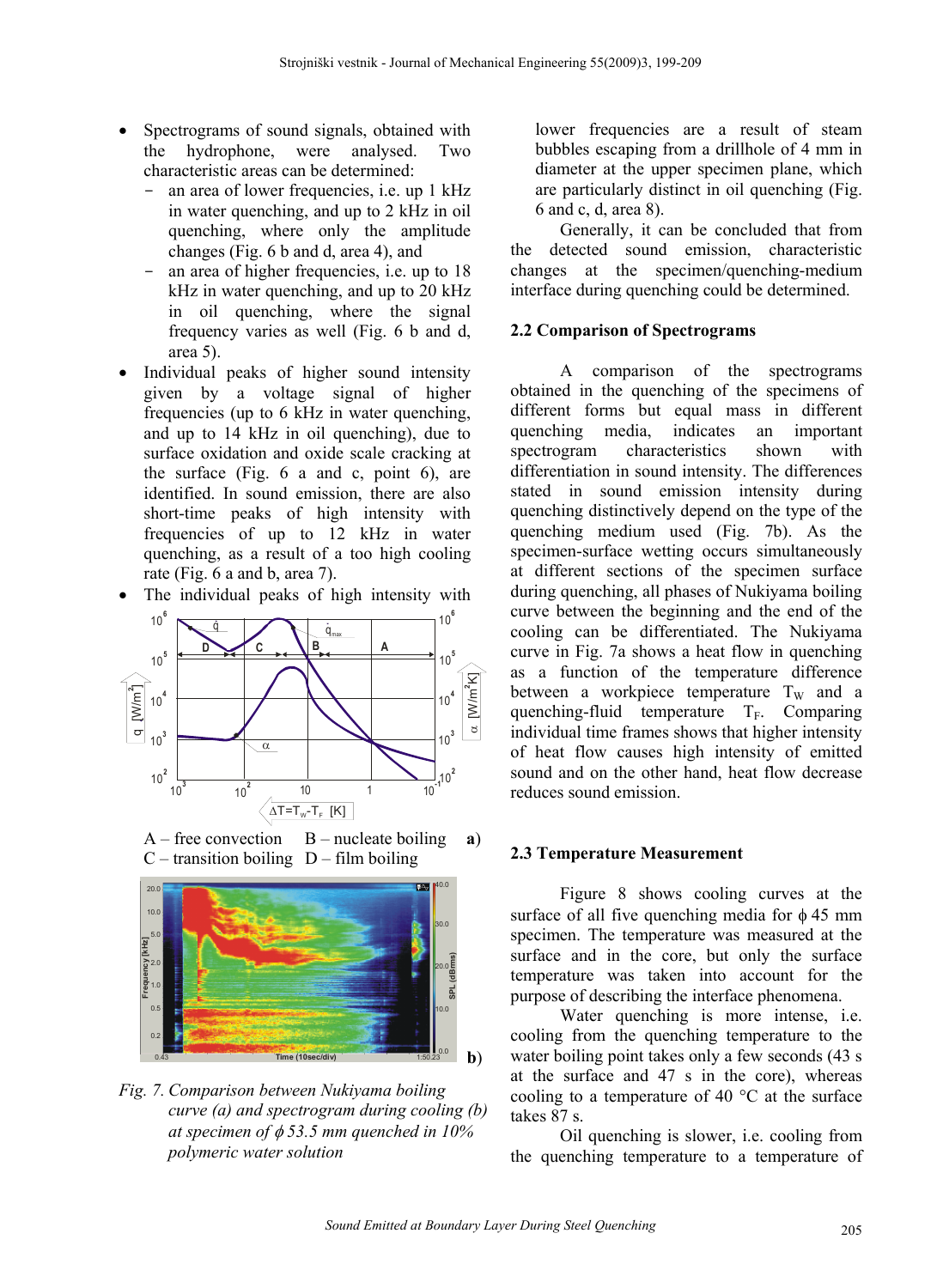100 °C takes much more (279 s at the surface and 290 s in the core) whereas cooling to 50  $\degree$ C at the surface takes 470 s.



Fig. 8. *Temperature variation 2 mm below the surface of specimen of 45 mm in diameter during quenching in different quenching media* 

The time variation of the temperature as well as small temperature differences between the surface and the core are anticipated. They are attributed to a small specimen size. At the same time the small temperature difference indicates soft hardness variation from the surface to the core in the specimen centre.

#### **2.3 Measurement of Residual Stresses**

Measurement of residual stresses was carried out with a Hole Drilling Strain Gauge method specified in ASTM standard [ASTM Int., E 837-01, 1995 and ASTM Int., E 837-08, 2008] and with equipment produced by Vishay Meassurement Group Inc. It was evaluated using the program package RESTRESS [9; 11, 14]. A resistance measuring rosette was mounted at the lower edge of the cylindrical specimen. Strain measurement is carried out in three directions taking into account the position of a three-legged resistance-measuring rosette, which permits a subsequent calculation of principal strains and residual stresses. The method makes it possible to determine directions of the principal residual stresses with reference to the position of the individual legs in the coordinate system. Figure 9 shows calculated variations of the principal residual stresses in the thin surface layer of the cylindrical type B specimens in the radial direction, by quenching the specimen in the 5% polymeric solution (a) and after oil quenching (b). The through-depth stress variation varies to the highest value, then it decreases with a small gradient, at a greater depth. The highest principal stress  $\sigma_{RSmax}$  and the lowest one  $\sigma_{RSmin}$  are shown. At the specimen surface, where the specimen is quenched in oil, residual stresses show a tensile character with the highest value of 169 MPa in a depth of 0.1 mm whereas a minimum compressive stress is achieved in a depth of 0.8 mm. The specimen quenched in 5% polymeric solution showed the highest values of the compressive character of 234 MPa in a depth of 0.7 mm, whereas the minimum residual stresses also show the compressive character. From a comparison of the residual stresses and their through-depth variations, it can be inferred that:

- in quenching in a less intense quenching medium than the 5% polymeric water solution, i.e. in oil, the residual stresses show a tensile character,
- in quenching in a more intense quenching medium than oil, i.e. in the 5% polymeric water solution, the variation of residual stresses in the more favourable compressive zone shows much higher absolute values than in quenching in oil;
- a specimen quenched in pure water will show predominantly compressive residual stresses of higher absolute values than in quenching in the 5 % solution;
- the specimens quenched in the 10%, 15%, and higher concentrations of polymeric water solution show variations of residual stresses which, because of an increased influence of stresses due to microstructural changes, pass over to the tensile zone.



Fig. 9. *Residual-stress variation in surface layer of specimen type B in radial direction a) after quenching in 5% polymeric solution; b) after quenching in "Olmakal Rapid 90" oil*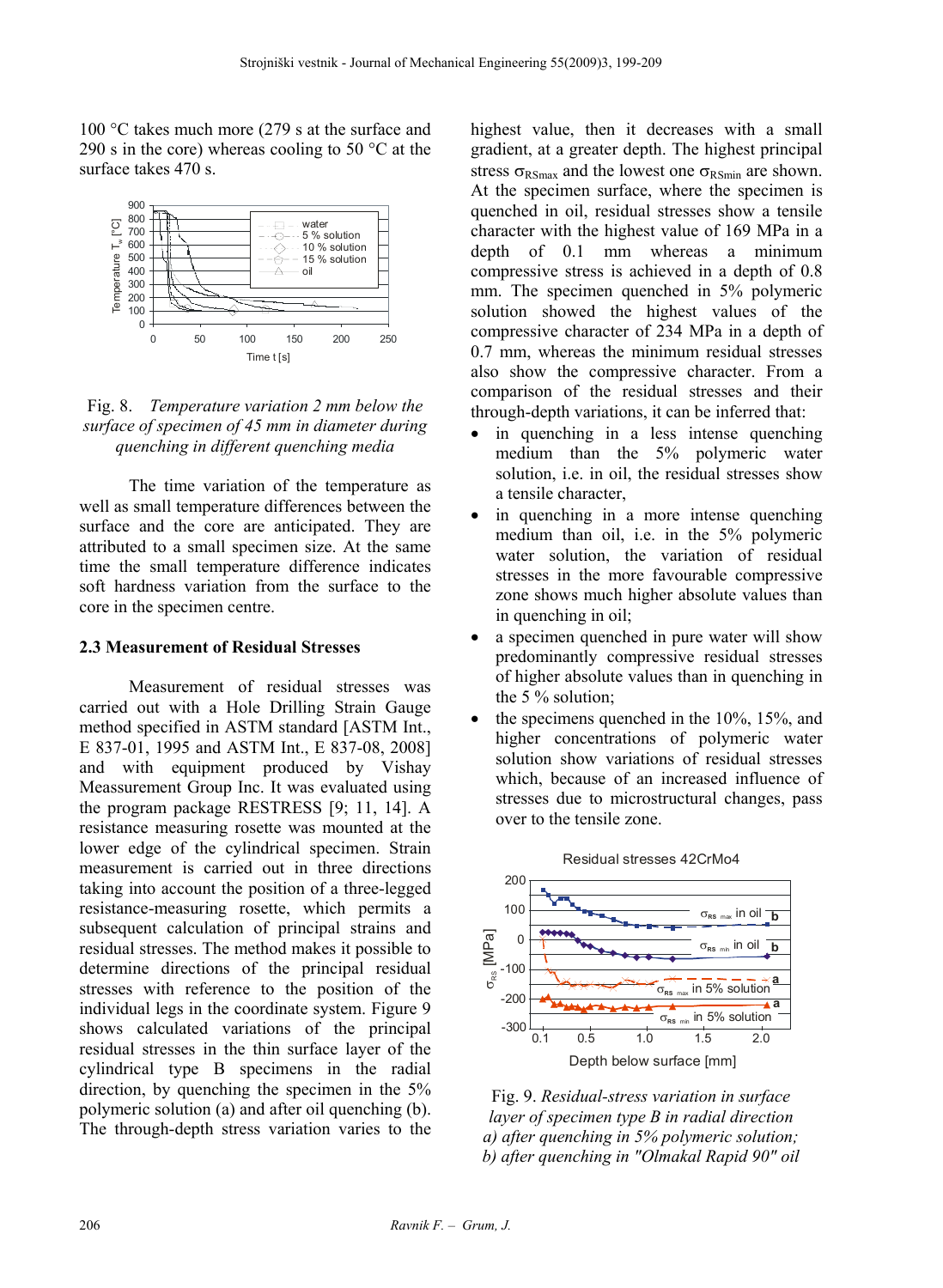|                                     | Specimen<br>quenched in 5% polymeric |         |      | Specimen<br>quenched "Olmakal Rapid 90" |         |      |
|-------------------------------------|--------------------------------------|---------|------|-----------------------------------------|---------|------|
| Measuring area                      | water solution                       |         |      | oil                                     |         |      |
|                                     | Max.                                 | Average | Min. | Max.                                    | Average | Min. |
| Outer cylinder - LEFT               | 581                                  | 478     | 407  | 413                                     | 310     | 219  |
| Outer cylinder - RIGHT              | 591                                  | 539     | 491  | 401                                     | 362     | 290  |
| Longitudinal cross section - MIDDLE | 571                                  | 466     | 353  | 613                                     | 429     | 353  |
| Top face                            | 742                                  | 650     | 533  | 507                                     | 275     | 162  |
| Transversal cross section - MIDDLE  | 742                                  | 572     | 363  | 613                                     | 444     | 330  |
| Bottom face                         | 876                                  | 693     | 439  | 591                                     | 405     | 214  |

Table 4. *Resume of microhardness profile [HV<sub>0.1</sub>]* 

## **2.4 Microhardness Measurement**

In order to obtain more information about the influence of the quenching process, the microhardness by HV was measured on both faces of cylindrical specimen (top and bottom), in transversal cross section, in the mid-height of the specimen. It was measured in the axial direction, on both sides (left and right), and also in the longitudinal cross section through the axis of the specimen. A load of 1 daN was used to obtain more accurate measuring results of microhardness variation presented. The results of hardness measurement in longitudinal direction on specimen type B quenched in 5% polymeric water solution and "Olmakal Rapid 90" oil are shown in Fig. 10, and the results in transversal direction in Fig. 11.

• The average microhardness values measured on the surface in longitudinal direction are considerably higher when quenching in 5% polymeric water solution than when quenching in oil. However, there are still huge deviations of hardness measured values from the min. value of 407  $HV_{0.1}$  to the max of 591  $HV_{0.1}$  of the specimen quenched in 5% polymeric water solution, and from min value of 219 HV<sub>0.1</sub> to max value of 413 HV<sub>0.1</sub> of the specimen quenched in oil (Table 4). The deviations of the measured values on the specimen quenched in 5% polymeric water solution are minor in comparison with the values of the specimen quenched in oil. On the other hand, the course of the values of the sample quenched in oil is from the highest on the bottom face, which was first in contact with the quenching media, to the lowest on the

top face. The course of deviations of the values for other specimens is almost uniform around average value.

- The average microhardness values measured on the surface in transverse direction are also considerably higher when quenching in 5% polymeric solution than when quenching in oil. The deviations of the measured values of hardness for the specimen quenched in  $5\%$ polymeric solution are not very significant. The maximal value of 876 HV $_{0.1}$  appears on the bottom face close to the centre, while the minimal value of 439 HV $_{0.1}$  is also close to the centre. The course of the measured hardness on the top face is very similar to the bottom face, only the deviations are not so intensive from the min. value of 533  $HV_{0.1}$  to max value of 742 HV $_{0.1}$ . The maximal deviations of the values between min and max appear in the inner region with the diameter equal to approx.  $\frac{1}{2}$  of the outer diameter of the specimen. The major deviations of the measured values range a little higher than the min. value of  $162 \text{ HV}_{0.1}$  to max value of 507  $HV_{0.1}$ . The course of values for the specimen quenched in 5% polymeric water solution differ considerably from those measured on the specimen quenched in oil, and deviations around average value are present on the whole of the specimen surface.
- The difference between average value of measured microhardness for the specimen quenched in 5% polymeric water solution and the one quenched in oil is not so significant. The characteristic shown for the: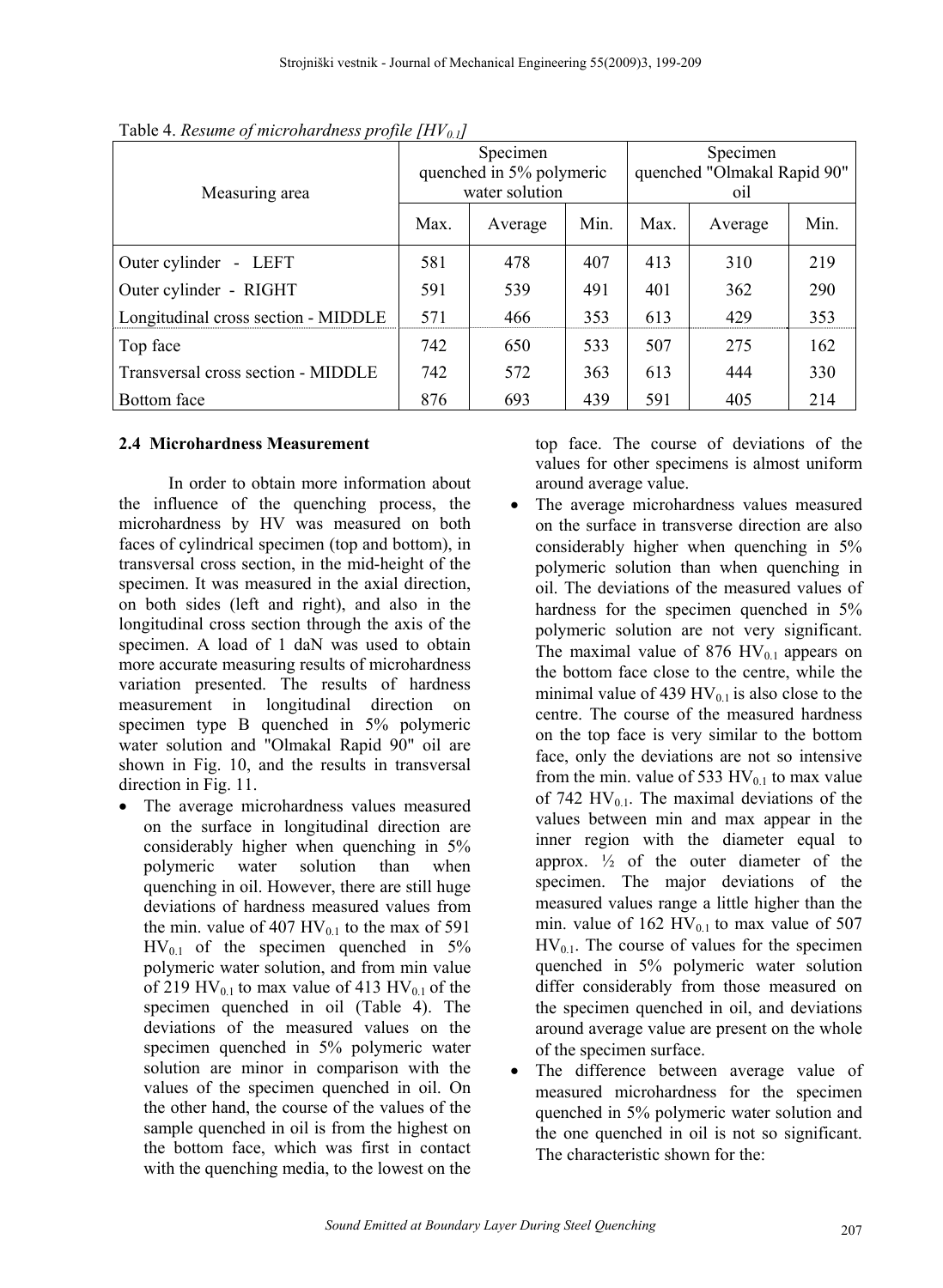

Fig. 10. *Microhardness deviations in axial direction on the specimens' surface areas and in the longitudinal cross-section after quenching in 5% polymeric water solution and in "Olmakal Rapid 90" oil* 

- specimen quenched in 5% polymeric water solution shows minor deviations throughout the height of the specimen which reaches the max. value on the top face and the min value on the region on the middle of the height of the specimen. The hardness measured for the specimen quenched in oil displays extreme deviations throughout the height of the specimen and reaches at certain points an even higher value (613 HV<sub>0.1</sub>) than for the specimen quenched in 5% polymeric water solution.
- The deviation of microhardness reflects certain statistical principles and meets expectations to a certain extent. However, the values reach their maximum close to the center and not at the edge of the specimen when quenching in both quenching agents.

The results related to the deviations of hardness at the cylindrical-specimen surface or over the central part of the specimen in the longitudinal and transverse directions indicate differences in hardness deviations due to irregular quenching along the specimen.

## 2 CONCLUSIONS

The paper treats the results of steel quenching in different quenching media obtained from the sound signals captured with the hydrophone. The analysis of sound emission offers a new approach to processing, evaluation and optimization of the quenching process. The





sound-pressure signals described with the voltage-signal amplitude were detected with the hydrophone and shown in the diagrams as a timedependent amplitude. The analysis results confirm that there are important differences in the amplitude and frequency of the detected signals,